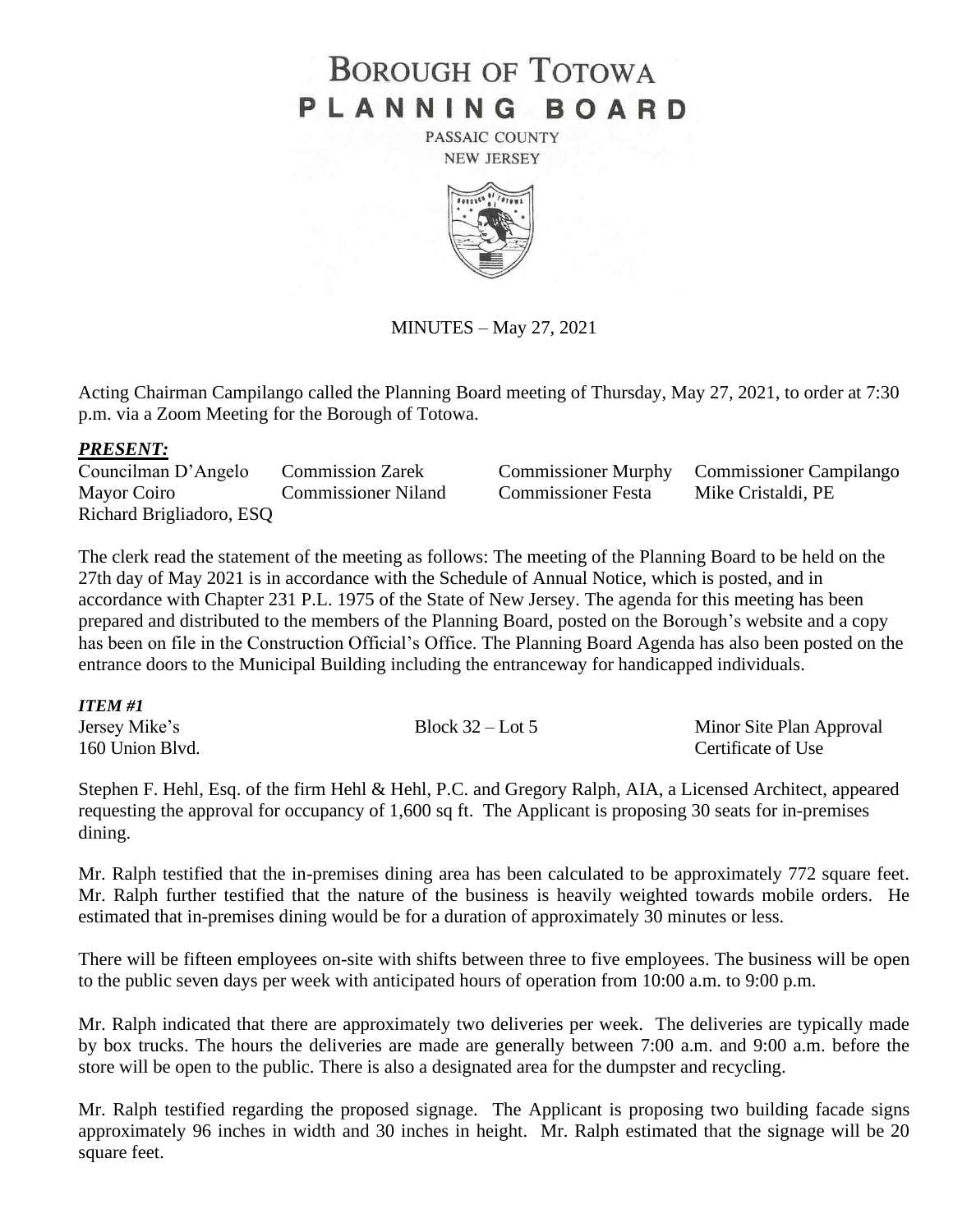#### PLANNING BOARD MEETING May 27, 2021 MINUTES CONTINUED **PAGE 2**

The Applicant is proposing one 20 square foot façade sign facing the parking lot and one 20 square foot façade sign facing Union Boulevard. Mr. Ralph testified that since the Applicant is occupying two tenant signs, the two proposed signs for the tenant at 20 square feet each for a total of 40 square feet is reasonable under the circumstances. Mr. Ralph also indicated that the signs are on photocells such that the signs would go on at dusk and they would go off at 10:00 p.m. when the business is closed. Mr. Ralph also testified that parking is shared by all tenants in the shopping center.

The Applicant and owner, Bill Mulholland testified that approximately 51% of the orders are done over the internet such that either people or services such as Grub Hub pick up the orders and deliver them to the patrons. Approximately 25% is dine-in. Mr. Mulholland estimated that approximately 20 to 30 minutes is all that is needed for a customer to dine-in. Mr. Mulholland also testified that is the peak customer time is between the hours of 12:00 to 1:30 p.m. However, customers are spread out throughout the day. Mr. Mulholland also stated that this type of business would be a good neighbor because the parking lot would not get overcrowded because of the turnover in customers. On-site parking is shared-in-common with the other tenants at the facility. It was also explained to the Applicant that any signage on the windows or the door cannot exceed 20% of the glass door or glass window area.

A motion was offered by Commissioner Zarek and seconded by Commissioner Niland to approve the preliminary and final site plan as presented. This approval is subject to and contingent upon the following conditions and will be memorialized in a Resolution at a future date:

- 1. The construction of internal partitions, exits, entrances and fire safety devices are subject to and require the approval of the fire sub-code official, the fire inspector, and the building inspector.
- 2. The applicant will supply the Chief of Police with an emergency contact list and will also obtain the approval of the Police Chief pertaining to all alarms and security devices.
- 3. There will be no outside storage of equipment or materials.
- 4. The Applicant shall install two building façade signs at 20 square feet each with one façade sign facing Union Boulevard and one façade sign facing the parking lot. The façade signs are approved with the franchise color scheme as presented to the Planning Board. The granting of this application is subject to and conditioned upon the Applicant complying with condition number 4 of the Planning Board Resolution adopted on May 11, 2017, regarding signage for this site. Condition number 4 of the 2017 Resolution permits the site to have a total of six building façade signs with a maximum of five signs on the larger building and one sign on the smaller building. The total sign area for the building façade signs for both buildings shall not exceed 189 sq. ft.. Regarding the double-sided pylon sign, there shall be no increase from the existing sign area. The freestanding pylon sign shall also be on a timer with the sign not being illuminated between the hours of 11:00 p.m. and 6:00 a.m. Any signage on the door or glass windows shall not exceed 20 percent of the glass door or glass window area.
- 5. The Applicant is subject to and conditioned upon State, County or local health regulations as required.

Seven agreed to a roll call vote… 7-0

| <b>ITEM #2</b>     |                     |                          |
|--------------------|---------------------|--------------------------|
| 108 Tasty Bagel    | Block $174 -$ Lot 4 | Minor Site Plan Approval |
| 400 Minnisink Road | (Unit 108)          | Certificate of Use       |

Mr. Tae J. Kim, applicant, appeared requesting the approval for occupancy of approximately 1,390 sq. ft. for the continued operation of a Bagel/Deli.

A letter of intent was read into the record. The anticipated hours of operation will be from 5:00 a.m. to 5:00 p.m. seven days per week. There will be three to five employees.

Mr. Kim testified as to the nature of the business and indicated that parking is shared-in-common with other tenants of the shopping center.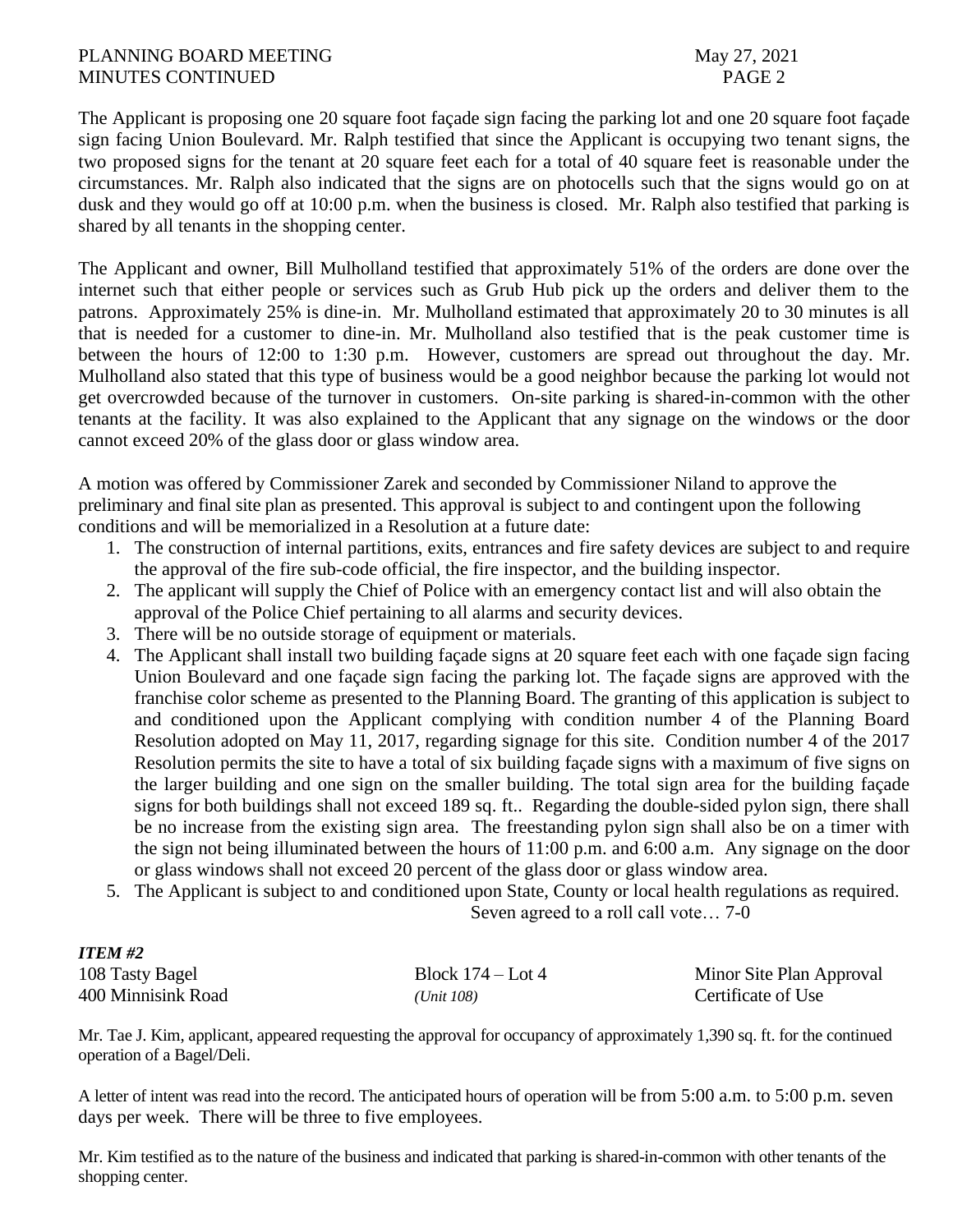### PLANNING BOARD MEETING MAY 27, 2021 MINUTES CONTINUED **PAGE 3**

Mr Kim also testified that the Applicant would replace the existing façade sign with a sign to reflect the name of the new business. The sign will be no larger than the existing signage and located in the same area. The Applicant is permitted to install a sign in the space provided in the existing freestanding pylon sign.

A motion was offered by Commissioner Zarek and seconded by Commissioner Niland to approve the preliminary and final site plan as presented. This approval is subject to and contingent upon the following conditions and will be memorialized in a Resolution at a future date:

- 1. The construction of internal partitions, exits, entrances and fire safety devices are subject to and require the approval of the fire sub-code official, the fire inspector, and the building inspector.
- 2. The applicant will supply the Chief of Police with an emergency contact list and will also obtain the approval of the Police Chief pertaining to all alarms and security devices.
- 3. There will be no outside storage of equipment or materials.
- 4. The Applicant shall install façade signage above the front entrance to the store no larger than the existing signage and located in the same area. The Applicant is also permitted to install signage in the space provided on the existing pylon sign. Any signage on the door or glass window shall not exceed 20% of the glass door or glass window area.
- 5. The Applicant is subject to and conditioned upon the approval of the Borough of Totowa Board of Health, Passaic County Board of Health and the approvals of any other local, county or state agencies.

Seven agreed to a roll call vote… 7-0

| <b>ITEM #2</b>    |                                      |                          |
|-------------------|--------------------------------------|--------------------------|
| Marshall's        | Block $174 -$ Lot 1-3.02, 4.02, 5, 6 | Minor Site Plan Approval |
| 465 Route 46 West |                                      | Certificate of Use       |

Mark J. Semeraro, Esq., Attorney for the applicant and Jeffrey Taylor, a licensed Architect appeared requesting the approval for occupancy of approximately 50,000 sq. ft. to relocate the existing Marshall's Store. The Applicant is proposing the conversion and renovation of the existing structure which was formerly the Toys R Us Retail Store

Mr. Taylor testified that there will be no change to the footprint of the building. Mr. Taylor testified that the facades will be updated, and the front façade sign is being reduced from 307.5 square feet which was the size of the Toys R Us sign to 262.5 square feet for the proposed Marshalls sign. The Applicant is also utilizing the existing space on the freestanding pylon sign to replace the Toys R Us sign with a Marshalls sign.

The application provides that the hours of operation are 9:00 a.m. to 9:00 p.m. seven days per week. There will be approximately 80 employees maximum with a breakdown of approximately 40 employees per shift. Mr. Taylor testified regarding alterations to the front of the building. Mr. Taylor stated that the exterior of the building would be refurbished to provide a new synthetic stucco finish. The Applicant's intent is to refurbish and update the look of the building. The Applicant is proposing a new color scheme with earth tone colors. There will also be a new Efis band on the building. Mr. Taylor testified that there will be new storefront opening which will be approximately 46 feet in area. The Applicant will also be replacing sidewalk in the front of the store.

Mr. Taylor also represented the Applicant is going to remove one of the two overhead receiving doors and install a new overhead door. Mr. Taylor stated the Applicant only requires one loading dock for its operation. An existing compactor is being replaced in kind with a new compactor for the Marshalls store.

Regarding the interior of the building, Mr. Taylor represented that the interior would be totally redone. Thus, in effect this would constitute a brand-new building. Further, the Applicant would be removing an existing mezzanine which is approximately 9,500 square feet resulting in one single level space. Of the approximate 50,000 square foot space, approximately 32,140 square feet will be utilized for Marshall's sales.